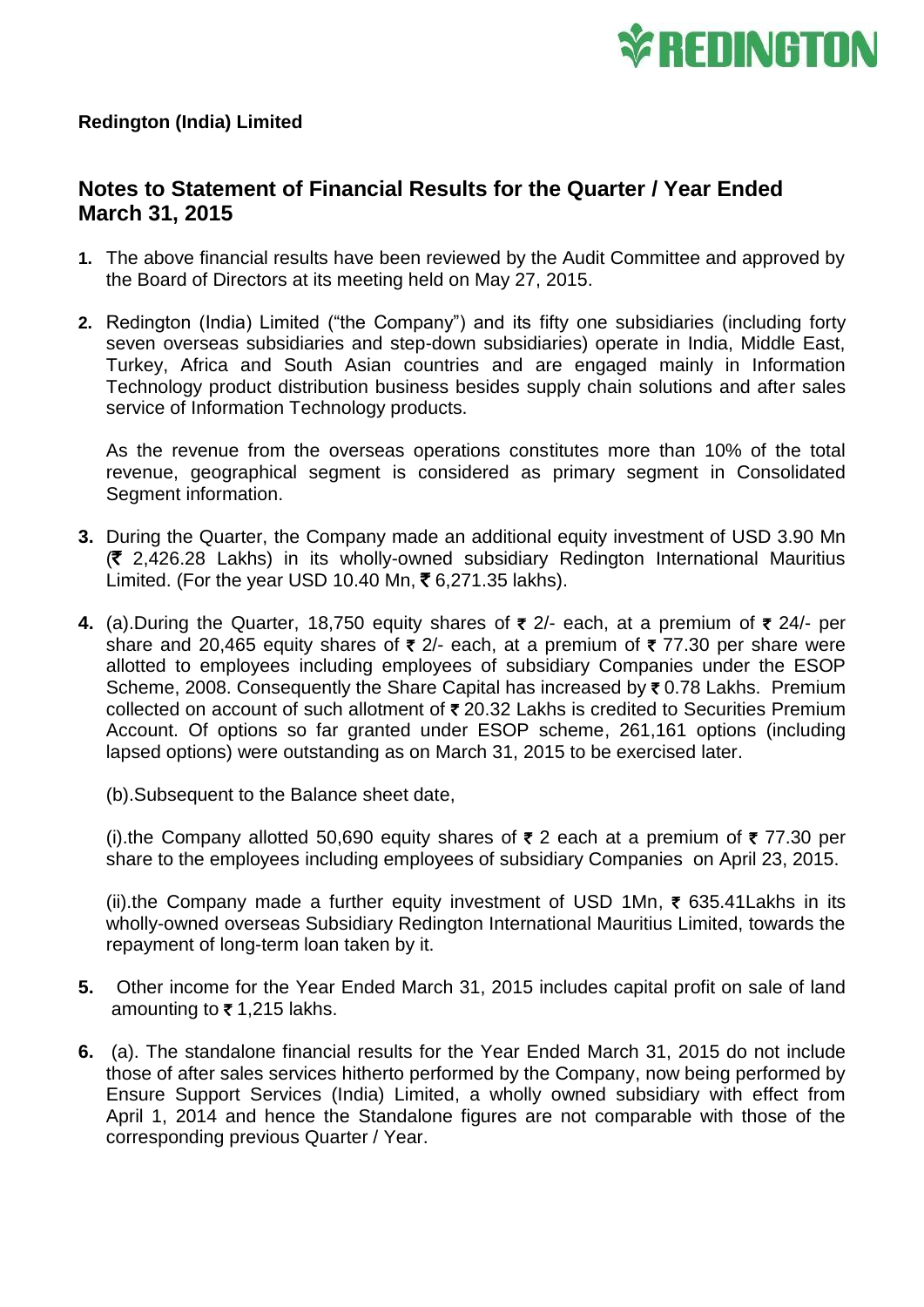

(b). Consequent to sale of the Company's investment in its erstwhile wholly-owned subsidiary Easyaccess Financial Services Limited in the fourth Quarter of the Financial Year Ended March 31, 2014, the consolidated figures of current Quarter and Year are not comparable with those relating to Quarter / Year Ended March 31, 2014.

**7.** Statement of Assets and Liabilities:

|                                                       |                          |                          | ₹. In Lakhs             |                         |
|-------------------------------------------------------|--------------------------|--------------------------|-------------------------|-------------------------|
|                                                       | <b>Standalone</b>        |                          | Consolidated            |                         |
| <b>Particulars</b>                                    | As at<br>March 31, 2015  | As at<br>March 31, 2014  | As at<br>March 31, 2015 | As at<br>March 31, 2014 |
|                                                       | <b>Audited</b>           | <b>Audited</b>           | <b>Audited</b>          | <b>Audited</b>          |
|                                                       |                          |                          |                         |                         |
| <b>EQUITY AND LIABILITIES</b>                         |                          |                          |                         |                         |
|                                                       |                          |                          |                         |                         |
| Shareholders' funds                                   |                          |                          |                         |                         |
| (a) Share capital                                     | 7,994                    | 7,990                    | 7,994                   | 7,990                   |
| (b) Reserves and surplus                              | 128,063                  | 118,685                  | 229,423                 | 194,140                 |
| Sub total -Shareholder's funds                        | 136,057                  | 126,675                  | 237,417                 | 202,130                 |
|                                                       |                          |                          |                         |                         |
| <b>Minority Interest</b>                              | $\overline{\phantom{a}}$ | ÷,                       | 20,604                  | 18,639                  |
| Non - current liabilities                             |                          |                          |                         |                         |
| (a) Long-term borrowings                              | $\frac{1}{2}$            | $\blacksquare$           | 10,106                  | 21,033                  |
| (b) Deferred tax liabilities (Net)                    | $\mathbf{r}$             | $\overline{\phantom{a}}$ | 757                     | 249                     |
| (c) Long-term provisions                              | 693                      | 906                      | 4,936                   | 3,708                   |
| Sub total - Non-current liabilities                   | 693                      | 906                      | 15,799                  | 24,990                  |
|                                                       |                          |                          |                         |                         |
| <b>Current liabilities</b>                            |                          |                          |                         |                         |
| (a) Short-term borrowings                             | 28,378                   | 35,702                   | 164,369                 | 145,487                 |
| (b) Trade payables                                    | 107,802                  | 112,392                  | 327,368                 | 274,154                 |
| (c) Other current liabilities                         | 20,451                   | 22,861                   | 60,932                  | 59,650                  |
| (d) Short-term provisions                             | 9,751                    | 4,526                    | 11,802                  | 5,966                   |
| Sub total - Current liabilities                       | 166,382                  | 175,481                  | 564,471                 | 485,257                 |
| <b>TOTAL</b>                                          | 303,132                  | 303,062                  | 838,291                 | 731,016                 |
|                                                       |                          |                          |                         |                         |
| <b>ASSETS</b>                                         |                          |                          |                         |                         |
| <b>Non-current assets</b>                             |                          |                          |                         |                         |
| (a) Fixed assets (Including Capital Work-in progress) | 10,026                   | 9,814                    | 21,518                  | 20,816                  |
| (b) Goodwill on consolidation / acquisition           |                          |                          | 7,380                   | 7,380                   |
| (c) Non-current investments                           | 54,646                   | 48,370                   | $\overline{a}$          |                         |
| (d) Deferred tax assets (net)                         | 814                      | 1,051                    | 1,029                   | 1,147                   |
| (e) Long-term loans and advances                      | 5,522                    | 9,090                    | 6,370                   | 9,600                   |
| Sub total - Non-current assets                        | 71,008                   | 68,325                   | 36,297                  | 38,943                  |
|                                                       |                          |                          |                         |                         |
| <b>Current assets</b>                                 |                          |                          |                         |                         |
| (a) Inventories                                       | 83,497                   | 83,049                   | 285,434                 | 228,525                 |
| (b) Trade receivables                                 | 126,762                  | 123,508                  | 441,899                 | 392,568                 |
| (c) Cash and cash equivalents                         | 2,899                    | 9,259                    | 53,137                  | 48,461                  |
| (d) Short-term loans and advances                     | 18,966                   | 18,921                   | 21,524                  | 22,519                  |
| Sub total - Current assets                            | 232,124                  | 234,737                  | 801,994                 | 692,073                 |
| <b>TOTAL</b>                                          | 303,132                  | 303,062                  | 838,291                 | 731,016                 |

**8.** (a). The figures of the previous periods have been regrouped wherever necessary to conform to classification of the current Quarter / Year.

(b). The figures for the Quarters Ended March 31, 2015 and March 31, 2014, are the balancing figures between the audited figures in respect of the full financial year and the published year to date figures upto the third Quarter.